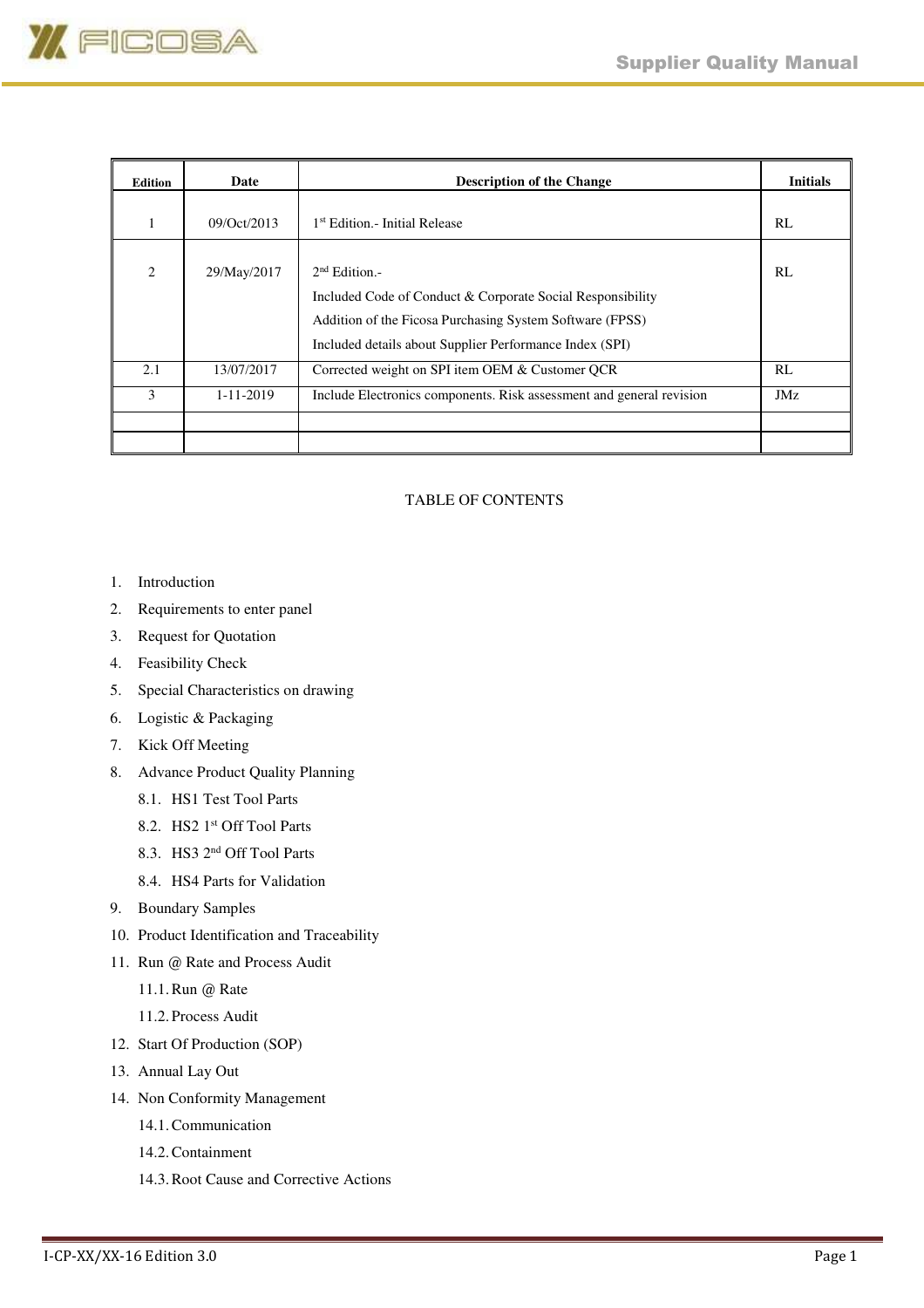

# 14.4. Parts per million (ppm)

- 15. Change Request
	- 15.1. Process/Product Change Request
	- 15.2. Process/Product Deviation Request
- 16. Debit Notes (Chargeback)
- 17. Key Indicators
	- 17.1. During development phase
	- 17.2. During serial production
- 18. Supplier Audits
- 19. Fix or Leave process
- 20. Anti-counterfeit policy
- 21. Risk assessment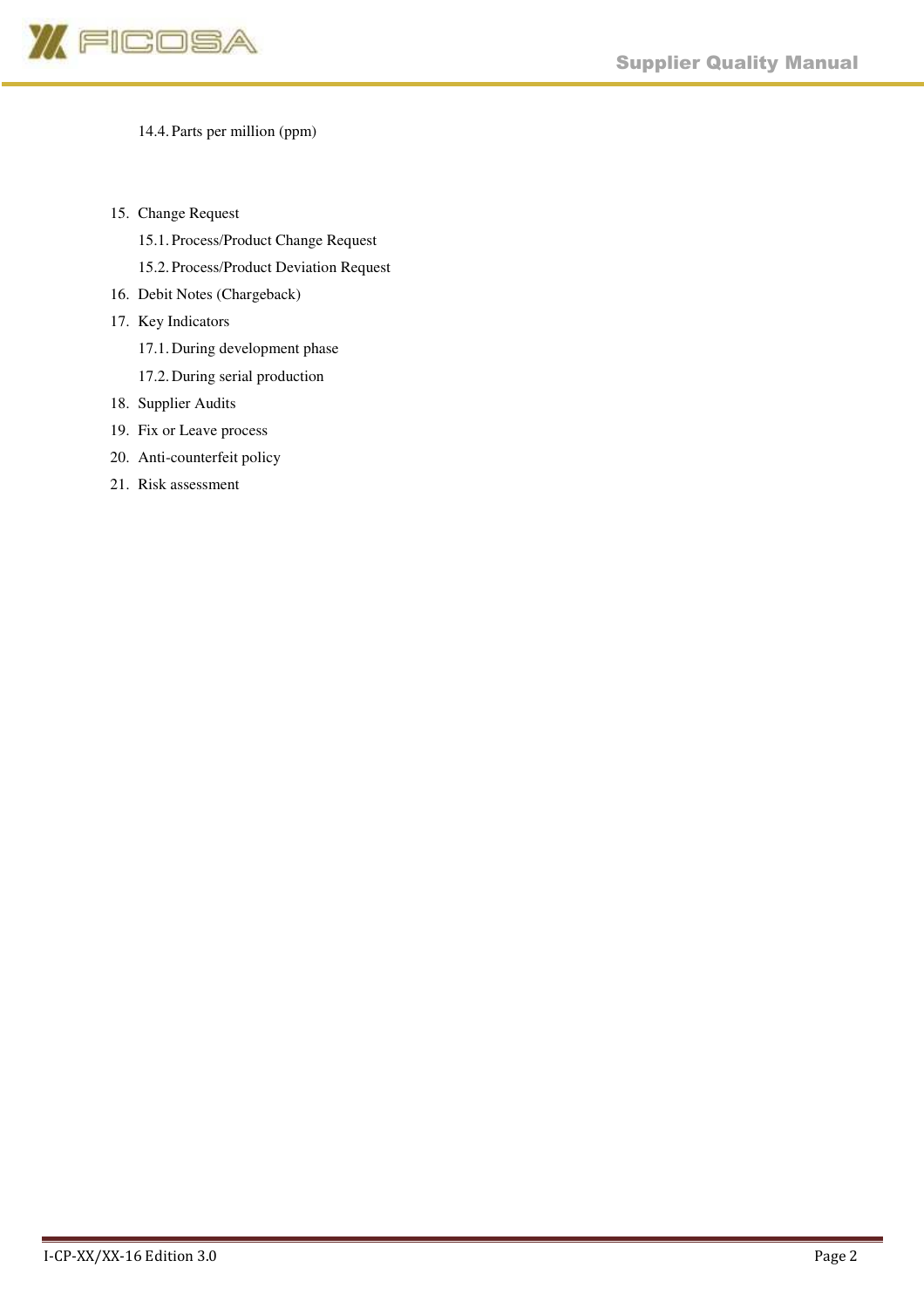

#### **1. Introduction**

The purpose of this manual is to communicate to our suppliers the main procedures and systems that are used from the selection of suppliers, development, manufacture and maintenance of the products supplied to FICOSA.

This manual applies to all suppliers that are supplying parts to any of the FICOSA plants worldwide.

#### **2. Requirements to enter the Panel**

The general requirements in order to be included in the Ficosa Supplier Panel are the following:

- **2.1** A Ficosa new supplier, has to show evidence that have an established effective automotive Quality Management System in place, IATF 16949, certified by an IATF recognized certification body, unless otherwise authorized by Ficosa.
- **2.2** A Specific Company Self-Assessment will be provided by the Buyer and must be filled out and returned.

This Company Self-Assessment consists of the following:

- General Company data
- Financial Data
- Manufacturing Resources Data
- Self Evaluation
- **2.3** Comply with the environmental regulations and requests of the country where the product is going to be produced and/or used, including but not limited to the Directive of ELV (2000/53/EC and its updated Annex II), REACH (Registration, Evaluation, Authorization and Restriction of Chemicals) CLP/GHS (Classification, labeling and packaging of substances and mixtures) and the Dodd-Frank-Act in respect to Conflict Minerals (gold, tin, tantalum and tungsten sourced from conflict regions as the Democratic Republic of Congo and adjacent countries), as well as labor laws in general, working hours and employment conditions, workers rights, employment benefits, subcontractor selection, safety of vehicles and installations, etc.

Code of conduct & Corporate Social Responsibility

 Our ethical requirements and code of conduct for all suppliers are primarily based on the United Nations ten principals (Global Compact) in the areas of human rights, labor, environment and anticorruption.

Principle 1: Suppliers should support and respect the protection of internationally proclaimed human's rights

Principle 2: Suppliers must make sure that they are not complicit in human right abuses.

Principle 3: Suppliers should uphold the freedom of association and the effective recognition of the right to collective bargaining

Principle 4: The elimination of all forms of forced and compulsory labour

Principle 5: The effective abolition of child labour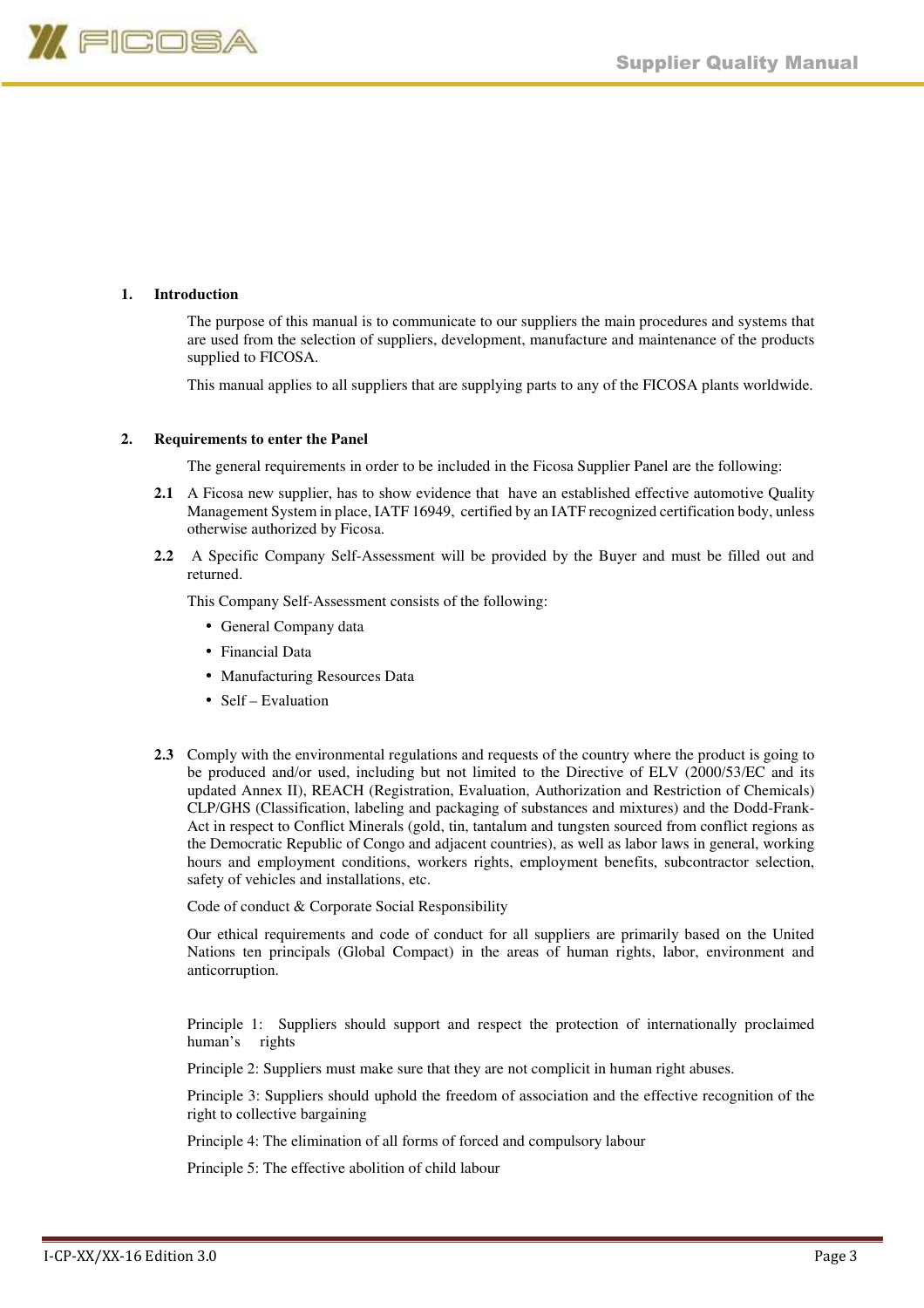

Principle 6: The elimination of discrimination in respect of employment and occupation Principle 7: Suppliers should support a precautionary approach to environmental challenges Principle 8: Undertake initiatives to promote greater environmental responsibility Principle 9: Encourage the development and diffusion of environmentally friendly technologies Principle 10: Suppliers should work against corruption in all its forms, including extortion and bribery

- **2.4** In the case that Ficosa requires the assistance of a Supplier to design a component, a Partner for Development and Design will be required (PDD). These Suppliers will be assigned in order to achieve the design freeze of the components, taking into account the timing, quality and cost of the components.
- **2.5** To be registered at Ficosa Purchasing System Software B2B (FPSS). For specific instructions on how to register in the portal go to www.ficosa.com and follow the links to the supplier access.

#### **2.6** The Ficosa Supplier Panel is distributed into four main branches

| <b>Chemical Commodity</b>                          | <b>Electric Commodity</b>                  | <b>Metalic Commodity</b>                 | <b>Electronic Commodity</b>                              |
|----------------------------------------------------|--------------------------------------------|------------------------------------------|----------------------------------------------------------|
| PA (Raw Material)                                  | Solenoids                                  | <b>Wire Rope Galvanized</b>              | <b>Resistors</b>                                         |
| PP (Raw Material)                                  | PCA                                        | Wire Rope Stainless Steel                | <b>Capacitors</b>                                        |
| <b>ABS (Raw Material)</b>                          | <b>Wire Harness</b>                        | <b>Wire Stainless Steel</b>              | Inductors                                                |
| POM (Raw Material)                                 | <b>Mirror Glass actuators</b>              | Wire Phosphated/Galvan.                  | <b>Displays</b>                                          |
| PVC (Raw Material)                                 | <b>Power Folding Actuators</b>             | <b>Metal Sheet Stampings - Embossing</b> | <b>Transistors</b>                                       |
| PC (Raw Material)                                  | Cameras                                    | <b>Fine Blanking</b>                     | <b>Diodes</b>                                            |
| PBT (Raw Material)                                 | <b>Glass Heater Pads</b>                   | Screws, Nut - washer - Fasteners         | IC: Integrated Circuits                                  |
| <b>TPE (Raw Material)</b>                          | <b>Lighting Systems</b>                    | <b>Mechanized Parts - Shifter Levers</b> | <b>Microcontrolers</b>                                   |
| PE (Raw Material)                                  | <b>DC Motors</b>                           | <b>Cold Stampings</b>                    | <b>Connectors</b>                                        |
| <b>PMMA (Raw Material)</b>                         | Pumps                                      | <b>Sintered Parts</b>                    | Miscelaneous (Fuse, Time, Varistor, Switches, filters, ) |
| <b>ASA (Raw Material)</b>                          | <b>Miscelaneous Electrics</b>              | Forged Parts - Hot Forging               | Audio (Speaker, Microphone)                              |
| <b>Colour Masterbatches</b>                        | <b>Level Sensors</b>                       | <b>Springs</b>                           | <b>Batteries</b>                                         |
| <b>Oils &amp; Greases</b>                          | Wire Harnesses Components (cable, sensors) | <b>Tubes (Metallic)</b>                  | Sensor (accelerometer, magnetic, temperature, )          |
| Paint raw materials                                | <b>Exterior glass mirrors</b>              | Zamak Raw Material                       | Connectivity Modules (GSM, GPS, BT/WIFI )                |
| <b>Rubber Mouldings</b>                            | Interior glass mirrors                     | Zamak Parts                              | eSIMs                                                    |
| Knobs & Boots                                      | Electrochromic glass mirrors               | <b>Aluminium Raw Material</b>            | <b>GPS</b> antennas                                      |
| Foam parts                                         | Plastic glass mirrors                      | <b>Aluminium Parts</b>                   | PCB (Rigid and Flexible Printed Circuit)                 |
| Packaging                                          | <b>Glass adhesives</b>                     | <b>Aluminium Style Parts</b>             | <b>Ficosa Cameras</b>                                    |
| <b>Biinjection</b>                                 |                                            | <b>Magnesium Parts</b>                   | Lenses                                                   |
| Overmouldings and subassy                          |                                            | Conduit                                  | Image sensors                                            |
| Structural parts (Common PI parts)                 |                                            | Cables - Final product                   | <b>Cloud Services</b>                                    |
| Style Pieces (IMD and other specific technologies) |                                            | <b>Miscellaneous Metalics</b>            |                                                          |
| <b>Painted Parts</b>                               |                                            |                                          |                                                          |
| <b>Chromed Parts</b>                               |                                            |                                          |                                                          |
| <b>Catallogue parts</b>                            |                                            |                                          |                                                          |
| <b>Blow Moulding</b>                               |                                            |                                          |                                                          |
| Thermic protection tubes                           |                                            |                                          |                                                          |
| <b>Rubber tubes</b>                                |                                            |                                          |                                                          |
| <b>PTFE tubes</b>                                  |                                            |                                          |                                                          |
| <b>Thermoplastic Tubes</b>                         |                                            |                                          |                                                          |
| <b>Tubes Assembly</b>                              |                                            |                                          |                                                          |
| <b>Corrugated Tubes</b>                            |                                            |                                          |                                                          |
| Miscellaneous Chemicals                            |                                            |                                          |                                                          |

**2.8** Packaging, raw materials, catalogue parts and customer imposed suppliers do not require all of the above requirements, only a third party certificate, registering in the FPSS is required and approval of the Purchasing Committee . If just trader needs list of accepted manufacturers and correspondent third parties certifications. In the particular case of electronic components traders it is mandatory to get signed Anticounterfeit Components Agreement for Electronic Traders.

# **3. Request for Quotation**

 A formal RFQ will be submitted to the Supplier via the Ficosa Purchasing System Software (FPSS). The type of information will consist of:

- 2D / 3D data
- Feasibility Check List (P-CP-XX/XX-02-F)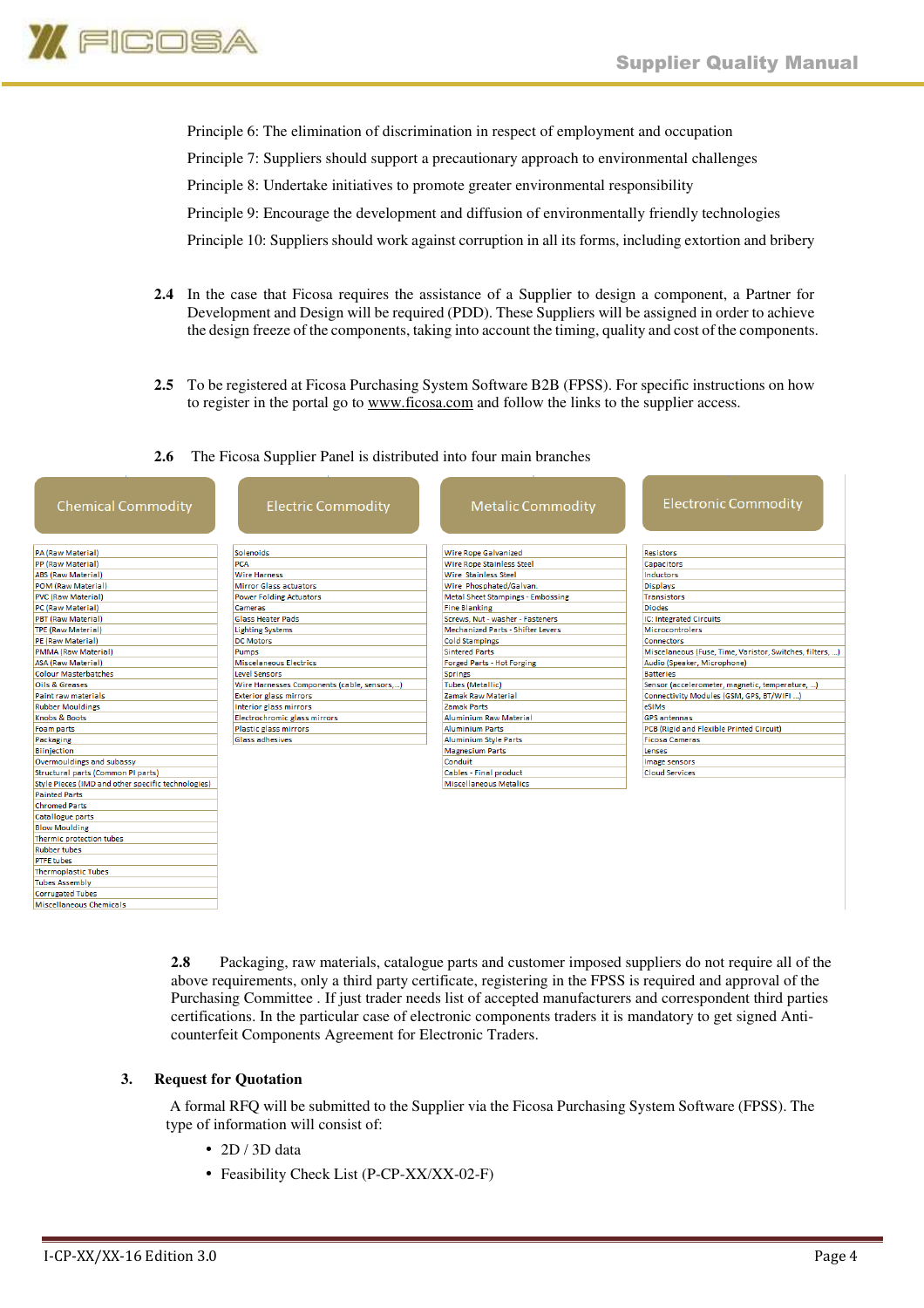

- Logistic & packaging form (P-LL-XX/XX-01-A
- The Supplier is expected to review all the documentation delivered, request more information if needed, sign and upload the documents in FPSS within the required deadlines.

# **4. Feasibility Check.**

The purpose of this document is to help the Supplier assure that they can manufacture the part reviewing in a general way the means, technology and capacity to do it.

The tear down of the checklist is as follows:

- Delivery of the samples on required date\*
- Compliance with this Quality Manual\*
- Availability of specification, standards, drawings from FICOSA
- Confirmation that all specs marked in drawing and OEM specific PPAP requirements can be met (focus on Special Characteristic)
- Compatibility of the product with the suppliers current standards of production
- Technological Capacity confirmation (Additional Process Requirements defined at FPSS)
- Control means available to assure the product (focus on Special Characteristics)
- For Special Characteristics 100% control in case that capacity is Nok.
- Material regulation (ELV, IMDS, REACH, Conflict Minerals, etc) \*
- Assure the product and manufacturing process is free from Intellectual Property (if applies)
- Production capacity confirmation  $*$
- Tooling life problems for any carry over part

This document should be signed only after reviewing the data received. It is important to review all of the information mentioned on the drawing, assuring that the standards, specifications, materials and measurements can be accomplished in mass production.

Any item that is not clear or that is deemed that needs to be changed in order to obtain an Ok feasibility, must be clearly pointed out on the feasibility checklist, and should be explained in full detail.

#### **5. Special Characteristic Agreement on drawing**

Within the drawing you will find the characteristics identified by the FICOSA Engineering department or by our Final Customer that affect directly either the function or appearance of the finished product, as well as any governmental laws that the final product must fulfil.

It is the supplier's responsibility to assure that the characteristics mentioned are achievable, and that they can be controlled during the serial life of the component.

Any item that is found not feasible must be clearly written in the feasibility checklist and explained in full detail along with any potential suggested changes to make it feasible.

Ficosa identifies the following types of special characteristics:

- The Critical Characteristics (CC) are those for which the "Potential Effect of the Failure" is related to the vehicle Security for the people (also, called "Safety") or to the Legal requirements. These Critical Characteristics can affect one or the other (Safety or Regulation) or both (Safety and Regulation) and any variation of the product (dimensional, material, performance, software or process), could affect in their fulfilment.
- The Significant (SC) and Relevant (RC) Characteristics are those that can directly affect customer satisfaction, in aspects such as fit, function, product assembly and appearance and have a medium to high occurrence
- Special Characteristics must have a special control, typically a statistical process control, however it can also be controlled with a Poka-Yoke or a 100% in process control. Relevant characteristics are only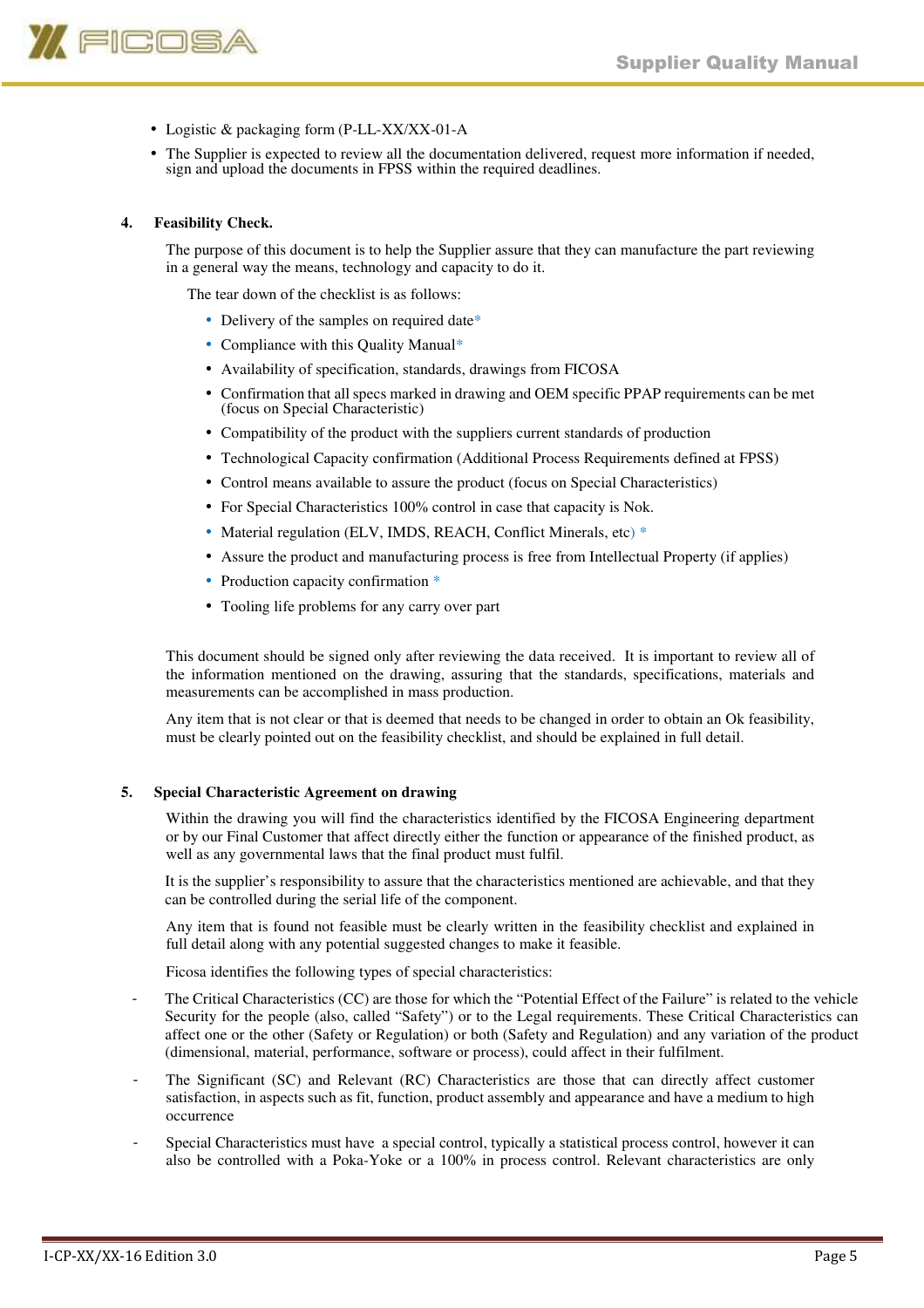

required to be controlled during the initial approval of the components, once in serial life, it will remain in the control plan but with a normal verification, without the need of statistical control.

#### **6. Logistic & Packaging**

The logistics conditions as well as the packaging are elements that can alter the quality and the price of the product. Along with the RFQ, the supplier has to fill an initial proposal for the Logistic Condition Form and the Packaging Definition Form. These documents will be reviewed by the Buyer and the plant, if all is found Ok they will be signed off.

Logistic Condition Form (P-LL-XX/XX-01-A)

This document summarizes all of the costs for transportation and delivery, it contains the following items:

- Packaging cost
- Lead times
- Minimum Stocks
- Delivery conditions (FOB, EXW, DDP, etc)
- Delivery Frequency
- Costs of customs, duty %

Packaging Definition (P-LL-XX/XX-01-B)

The supplier must propose the way the part should be package, otherwise specified. This will include the quantity parts per box, boxes per pallet, type of box, size, weight, etc.

#### **7. Kick Off Meeting**

This meeting is held to assure an effective communication between the supplier and FICOSA, identifying potential problems throughout the development of a component.

The main contents of the Kick Off meeting are:

- Explain the function of the part and its interactions with the final product  $*$
- Review of Contacts and project milestones  $*$
- Review the feasibility checklists \*
- Review delivery dates expected for each phase
- Assure that the eng. level of information the supplier has is updated
- Establish the APQP of the project  $*$
- Assure how the special characteristics are going to be controlled
- Review any specific testing that the part needs to comply for validation and in serial production
- Confirm annual lay out requirements
- Highlight any Customer specific requirements  $*$
- Plan STA visits to verify 1st off tools, and subsequent productions
- Check all legal and regulation requirements  $*$

During these meetings the supplier can highlight:

- Design optimization of the part:
	- Dimensional
	- Appearance
	- Performance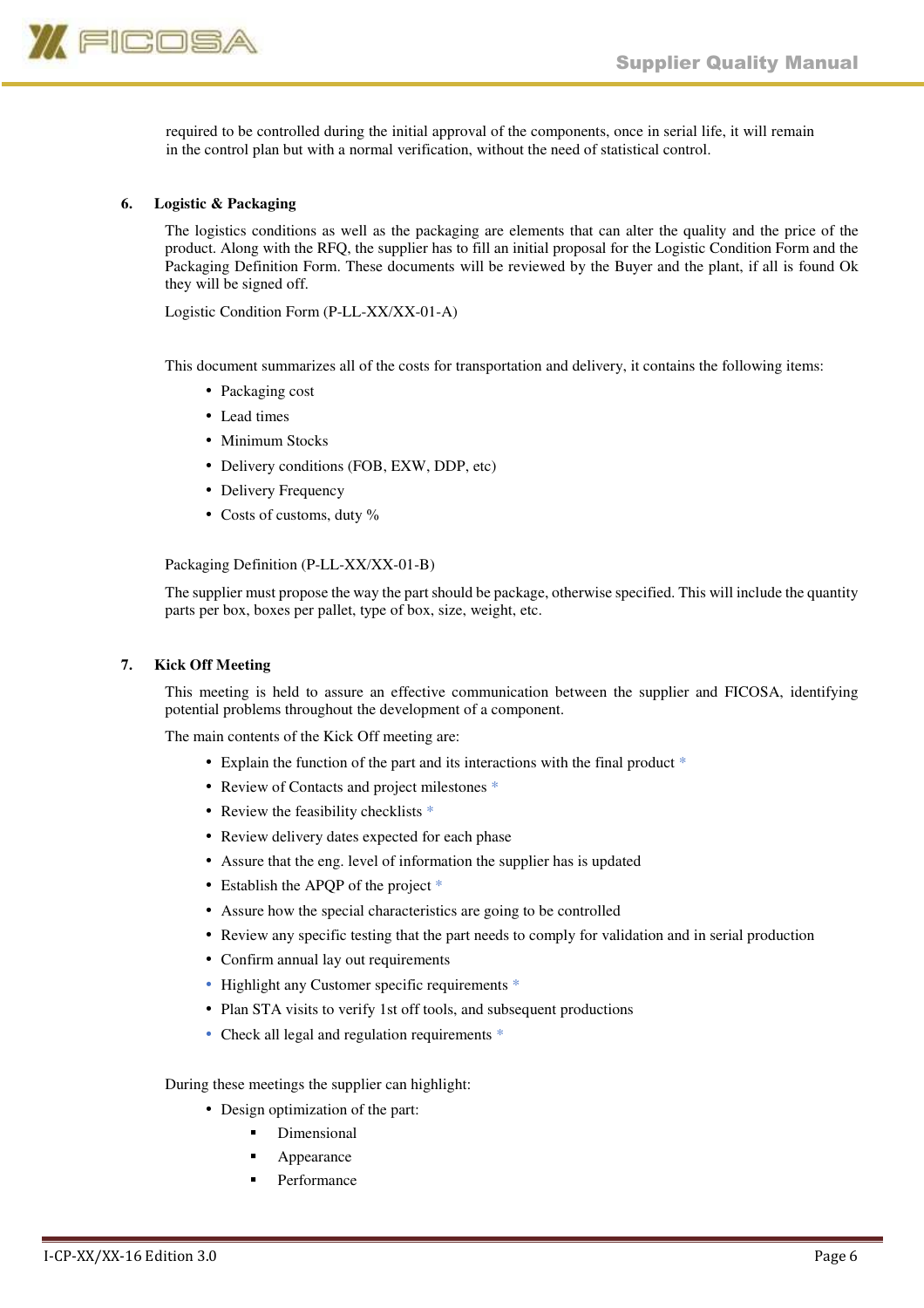

e.g. weak sections, sharp edges, missing ribs, extra thick sections, material selection, etc.

- Features of the design that can improve manufacture
- Items that can optimize packaging
- Any cost reduction opportunities
- Any lesson learned from other products that can be applied to this design
- Any concern over the special characteristics defined for the component
- Reconfirm of production capacity

It is the supplier's responsibility to recheck and confirm feasibility.

Items \* are the only one applicable for standard electronic components.

#### **8. Advance Product Quality Planning (APQP)**

In order to be able to fully approve a component a series of deliveries of samples and documentation must be submitted. Each one of the steps are described below:

#### **8.1 Prototypes**

Prototypes are used for design validation and should be delivered together with information on basic dimensions and material reports, as well other items agreed on Technical Reviews (Kick of Meetings for prototypes).

#### **8.2 HS1 (Test Tool Parts)**

This step is used to verify that the tooling (if applies) is working properly, it will also help identify major changes that need to be done in order to continue with the approval process. There is no requirement to deliver parts from this step.

# **8.3 HS2 (1st Off Tool Parts)**

Provide FICOSA with the necessary parts to do initial checks on the design, and provide the supplier of feedback on the process to implement possible corrections.

The main characteristics and information required of these parts:

- Must be Off Tool parts
- Reworks are allowed on the parts
- List of reworks (if any was done) must be included
- Special Characteristics must be inside of tolerances
- Material used must be the one indicated on the drawing
- Parts can be used for Design Validation (in the case where no prototypes were available)
- Usually injected at the toolmakers house

As established at the KOM and subsequent reviews, before producing these parts, the supplier must inform the STA, to schedule a visit for the trial.

The output for the supplier will be:

- List of modifications to the tool as necessary
- Detect countermeasures to correct non conformities
- Verify parts with checking fixtures
- Feedback from FICOSA on possible tool modifications or corrections

If reworks were performed on the parts, they need to be reported to the STA.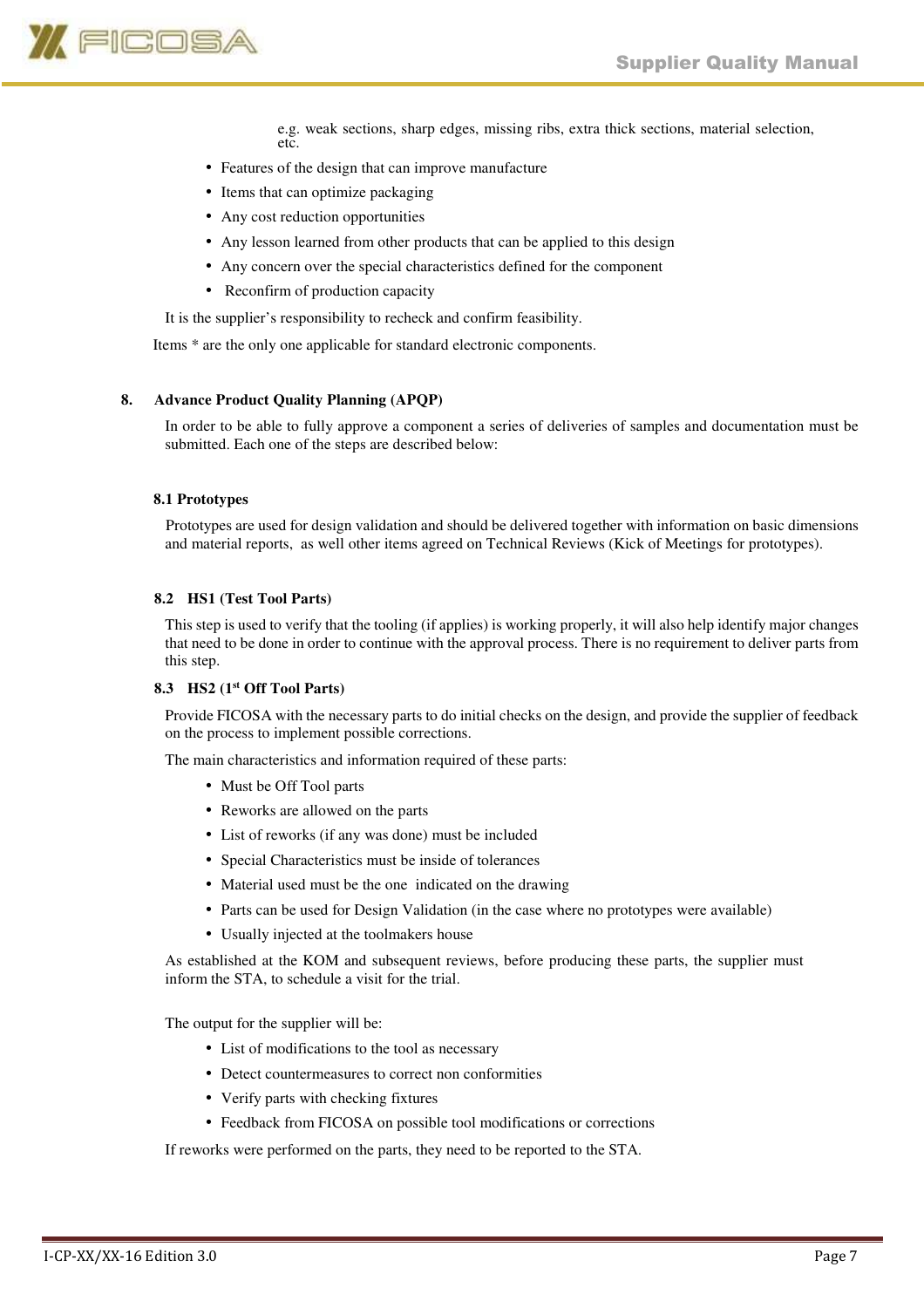

# **8.4 HS3 (2nd Off Tool Parts)**

These parts will be used to review the modifications performed based on the first delivery. The corrections should be based on the feedback from FICOSA plus the ones identified by the supplier.

The main characteristics and information required of this second set of parts are:

- Dimensional must be 100% Ok
- Appearance must be Ok
- Reworks are NOT allowed
- Can be injected at the toolmakers house
- Parameters to produce the parts should be documented

As established at the KOM and subsequent reviews, before producing these parts, the supplier must inform their STA, to schedule a visit for the trial.

The output for the supplier will be:

- Take quick countermeasures to correct non conformities
- Request any drawing change on non-critical measurements
- Verification of the stability of the tool and process
- Receive the Ok to grain from FICOSA if it applies

#### **8.5 HS4 (Parts for Validation; Off tool off Process)**

Its purpose is the final verification of the tool, its production capability and appearance approval.

With the internal corrections identified by the supplier, along with the feedback or modifications provided by FICOSA, the final optimization of the parts should be performed. Parts that will come out of this optimization loop must be presented for component validation.

These parts will be taken into account to calculate the supplier performance indicator ISI –Initial Samples Index.

The main characteristics and information required of these parts are:

- Special characteristics must be ok and capable
- Parameters should be final parameters and documented
- The parts should be produced in the final serial conditions
- PPAP documentation should be delivered along with the parts

As a general rule; unless otherwise agreed with the STA; these are the documents that have to be delivered at each one of the steps.

#### **8.6 HS5 (Parts for Approval; Off tool off Process Serial Run)**

Its main purpose is to allow the supplier to test out the production method, capacity and capability, by manufacturing parts fully off production tools and process, at mass production speed and quality.

All of the APQP information must be uploaded in the FPSS, and will be validated by the corresponding Ficosa STA

Item Description HS2 HS3 HS4 HS5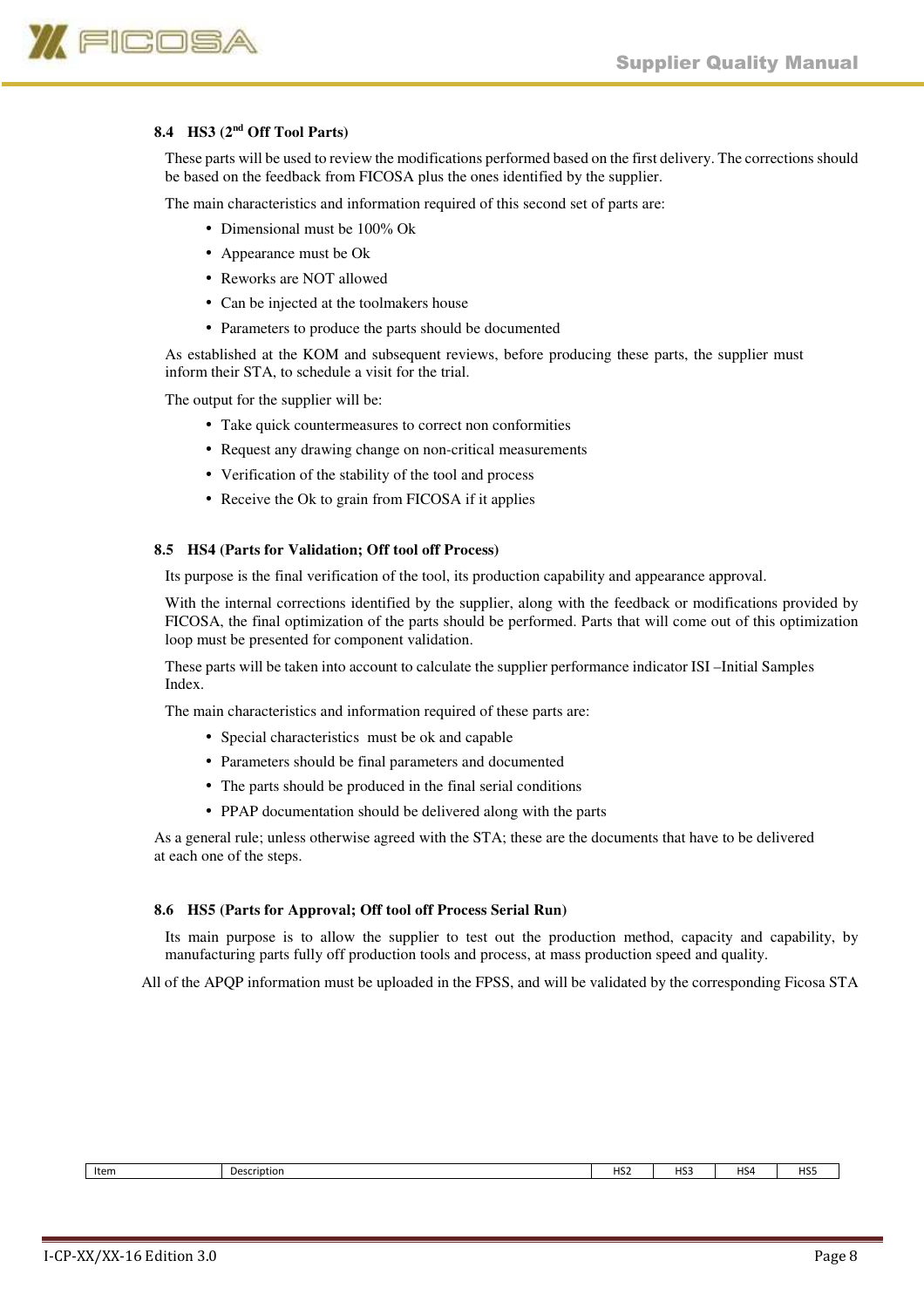

| Dimensional              | Complete dimensional report versus drawing (ballooned drawing to help                                          | $X^*$ | X            |   |   |
|--------------------------|----------------------------------------------------------------------------------------------------------------|-------|--------------|---|---|
|                          | compare drawing vs. report) 5 parts per cavity must be measured                                                |       |              |   |   |
| Material report          | Raw material report, should match the material request on the drawing,<br>report cannot be older than 3 months | X     | X            |   |   |
| Safety Data Sheet        | <b>Raw Material Data Sheet</b>                                                                                 |       | $\mathsf{X}$ |   |   |
|                          | IMDS report should be submitted to the corresponding Ficosa ID. Copy of                                        |       |              |   |   |
| <b>IMDS</b>              | the submission should be presented                                                                             |       | X            |   |   |
| Appearance.- Report      | Only to attach if the part needs an appearance approval                                                        |       | X            |   |   |
| Appearance.- Boundary    | For appearance parts, boundary samples should be presented and agreed                                          |       |              |   |   |
| samples                  | (1 set for supplier, 1 set for Ficosa)                                                                         |       | X            |   |   |
|                          | Cpk value $> 1.33$ (CO parts), Ppk value $> 1.67$                                                              |       |              | X |   |
| Capabilities             | 30 values per cavity                                                                                           |       |              |   |   |
| <b>Test Results</b>      | Test reports according to the specifications mentioned on drawing                                              |       |              | x |   |
|                          | Packaging sheet showing the type of container, arrangement of the parts                                        |       |              |   |   |
| Packaging definition     | in the box, type of box, etc.                                                                                  |       | X            |   |   |
|                          | Identification of the component should be according to the drawing. For                                        |       |              |   |   |
|                          | electronic catalogue components mandatory check label appearance                                               |       |              |   |   |
| Identification /         | according manufacturer known standard. There should also be a way to                                           |       |              | X |   |
| Traceability             | track the production date of the component                                                                     |       |              |   |   |
| <b>Process FMEA</b>      | PFMEA should reflect the special characteristics that were given by Ficosa                                     |       |              | X |   |
|                          | Control plan must reflect the special characteristics mentioned on the                                         |       |              |   |   |
|                          | drawing                                                                                                        |       |              |   |   |
|                          | It must also mentioned the controls that are to be done during the set up                                      |       |              | X |   |
| Control plan             | approval of the line                                                                                           |       |              |   |   |
| Process flow chart       | Flow chart should be aligned with the operations of the PFMEA.                                                 |       |              | X |   |
|                          | Initial work instructions should include the operations and controls                                           |       |              |   |   |
| Work instructions        | performed during production                                                                                    |       |              | X |   |
| Gage description         | Gage instructions                                                                                              |       |              | X |   |
| R&R studies              | study can be either by variables or by attributes                                                              |       |              | X |   |
| Sub supplier APQP        | Only need PSW of subcomponents that are purchased                                                              |       |              | X |   |
|                          | Preventive maintenance plan for the machines/tools involved on the                                             |       |              |   |   |
| Maintenance plan         | project, showing frequencies and characteristics to be checked.                                                |       |              | X |   |
|                          | If any type of special care need to be done when handling the part                                             |       |              |   |   |
| Use instructions         | (assembly, taking out of the box, storage, etc) it must be clearly specified                                   |       |              | x |   |
|                          | Must be coordinated with STA, either to make a self audit or audited by                                        |       |              |   |   |
| <b>Process Audit</b>     | the STA                                                                                                        |       |              |   | X |
|                          | Must be coordinated with STA, either to make a self trial or performed by                                      |       |              |   |   |
| Run@Rate                 | the STA                                                                                                        |       |              |   | X |
|                          |                                                                                                                |       |              |   |   |
| <b>PSW</b>               | <b>Part Submission Warrant</b>                                                                                 |       |              | X |   |
| <b>Customer Specific</b> |                                                                                                                |       |              |   |   |
| requirements             | Ficosa+Customer specific requirements                                                                          |       |              | Х |   |

\* With exception of HS2 dimensional reports need to be of minimum 5 parts per cavity, otherwise agreed differently with the STA during the KOM

All of the APQP information must be uploaded in the FPSS, and will be validated by the corresponding Ficosa STA.

# **Exceptions:**

#### **Standard Electronic Components, Catalog Parts and Raw Materials**

For these items, validation can be done with a PPAP level 2 (PSW+tec. Specs): PSW + Data sheet (tec. Specs.)+ IMDS + Packing & label definition

For Electronic Components only, part marking information is required. In case of AECQ100x certified components it is required the Certification of design, construction and qualification.

# **9. Boundary Samples**

Their purpose is to establish limits especially on appearance items, when it is difficult to quantify using only the written specifications.

Boundary samples are used to help identify the acceptance limits of a characteristic that is hard to define. This boundary samples can be permanent or can be used temporarily.

• Should be obtained from the production trials performed for parts validation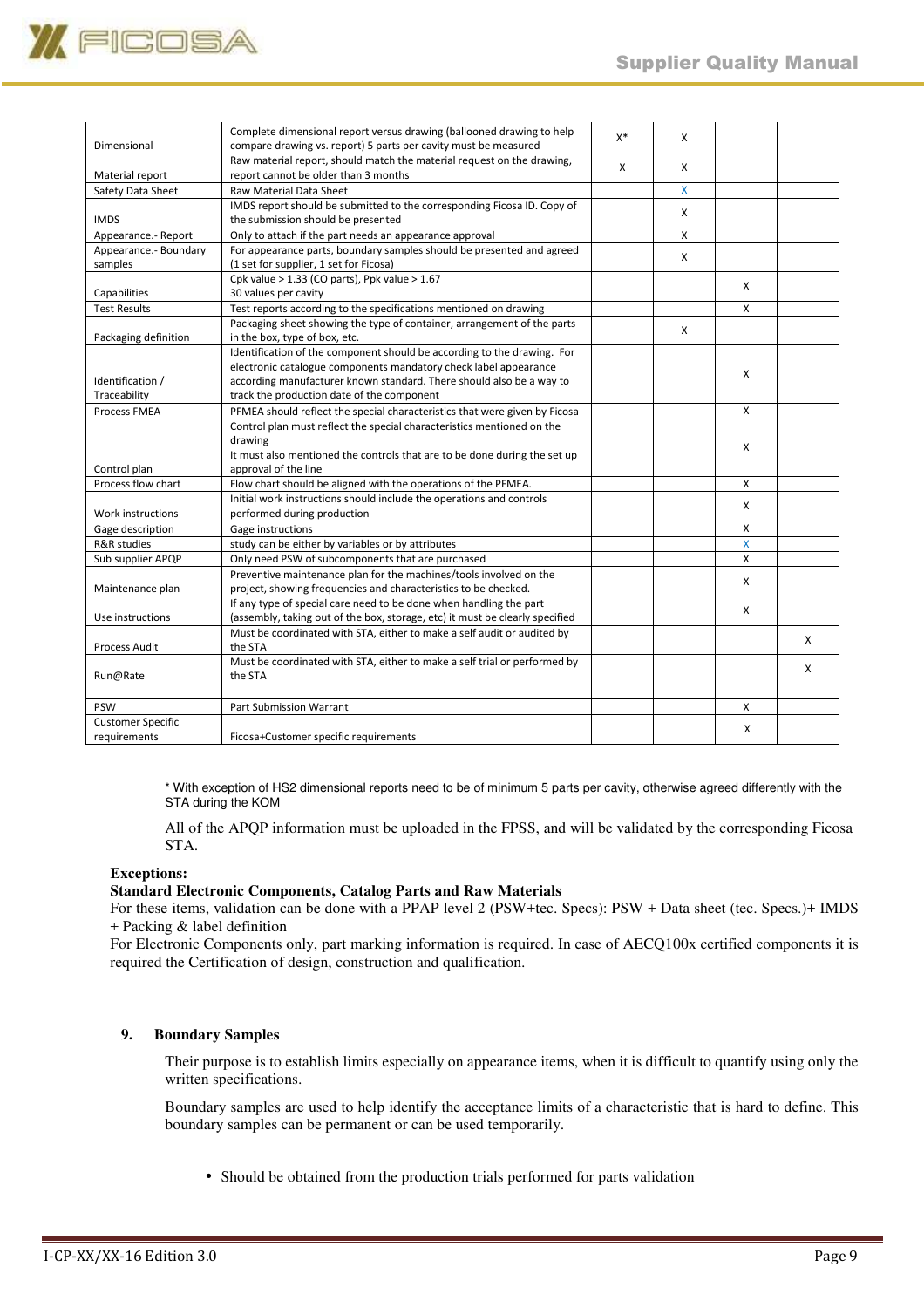

- These parts should be representative of the process capability
- A minimum of two sets must be identified for each characteristic; one will remain with the supplier and the other with the production plant.
- If boundary samples with sub suppliers are needed, they should follow the same procedure
- Boundary samples must be kept and maintained thru out all of their validation time or until the end of production
- Boundary samples must be clearly identified; part and identification tag must be signed off.

Boundary samples must be identified, tagged and presented to the STA for revision with the production plant and project team.

If they are accepted, they will be signed off. If they are deemed not acceptable, FICOSA will negotiate the boundary sample upon reviewing the process capability

All esthetical parts must have boundary samples.

In case that the part delivered has a grain/colour specification; this must be clearly defined between parties, assuring that a master sample is available during the validation phase of the component for approval and future reference.

#### **10. Product Identification and Traceability**

The supplier shall meet with the product identification requirements that are called out on the drawing and with the international standard for identification.

This identification typically covers:

- Part number
- RH / LH identification
- Cavity number
- Date of manufacture (year, month, day, shift, operator, which ever applies)
- Regulation marks that apply

The supplier should have a system that allows to accurately determine the lot size, the material in process stock, in transit and at the customers manufactured on the same date, allowing the supplier to segregate material effectively.

The supplier should also be able to track a component in all of their production stages up to the raw material used. Including parameters, people, production equipment and inspection results.

#### **11. Run @ Rate and Process Audit**

Its main purpose is to allow the supplier to test out the production method, capacity and capability, by manufacturing parts fully off production tools and process, at mass production speed and quality.

#### **11.1 Run @ Rate**

Besides proving that the production system is capable of producing with the required capacity and quality, this trial should enable the supplier to identify problems or potential problems that could exist before the Start of Production.

This trial should not be only focused on producing parts, it should be used to test the complete manufacturing system, for example, parts per hour, machine downtime and problems, scrap levels, parts flow, material feed, in process quality checks, etc. The trial must take place in the final manufacturing location using final resources and means.

In order to be able to perform a Run @ Rate the following must occur:

• Equipment must be in final location and layout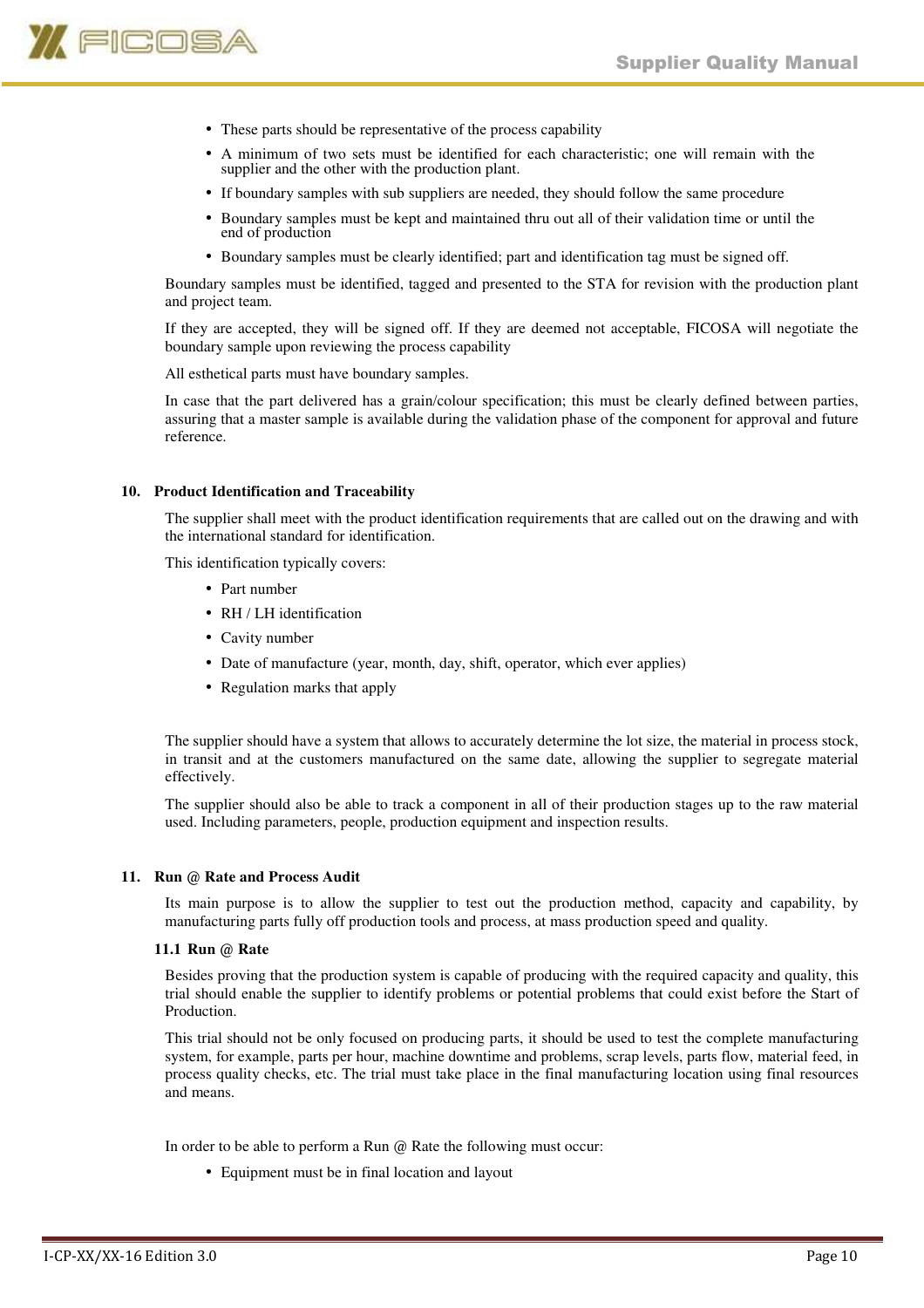

- Machine Process Parameters should be defined and used
- Production flow must be followed
- Operators must produce the parts (can be under training)
- Team leaders (or equivalent) should supervise the production build
- Checking fixtures available and used
- Material handling and parts feed system being used
- Work instructions defined and in place
- Rejected parts flow defined in the working instructions
- Control Plan implemented

The amount of time the production trial should last is determined between the STA and the supplier, being 2hrs the minimum time allowed.

The STA will evaluate the outcome of the Run @ Rate.

# **11.2 Process Audit**

In addition during the Run @ Rate a process audit will be performed, this can be done at the same time of the Run @ Rate, as a majority of the process audit can be observed during the trial.

The Objective of this Process Audit is to identify weak points that the supplier can have, in order to plan corrective actions before the Start of Production.

The parts produced during this Run @ Rate are used to deliver to Ficosa to make the final test and provide the final approval to the supplier.

On site T2 audit will be mandatory according risk assessment based on #Special Characteristics and supplier SPI.

# **12. Start Of Production**

The supplier shall develop a reinforced control plan prior to the SOP. This control plan should cover the initial 3 months of production, and it should include additional samplings, checks, tests or frequencies to assure that quality issues are contained within the Suppliers facility.

# **13. Annual Lay-Out**

Unless otherwise specified, a complete layout inspection is required. All suppliers must revalidate their respective components and submit the documentation to the production plant and their SQI. The minimum requirements to revalidate are the following:

- Full dimensional report
- Capacity studies on all special characteristics
- Material certificate
- Laboratory Test Reports

Annual lay outs must be presented using the PSW (P-CP-XX/XX-03-N) or supplier equivalent.

Exceptions for Annual Lay Out: Catalogue parts

Annual lay outs must be uploaded in the Ficosa Purchasing System Software.

# **14. Non Conformity Management**

The supplier as well as FICOSA is committed towards a zero-defect goal. FICOSA will set annual targets as interim goals that will be orientated to achieve the zero-defect goal. If the defect rate of a supplier is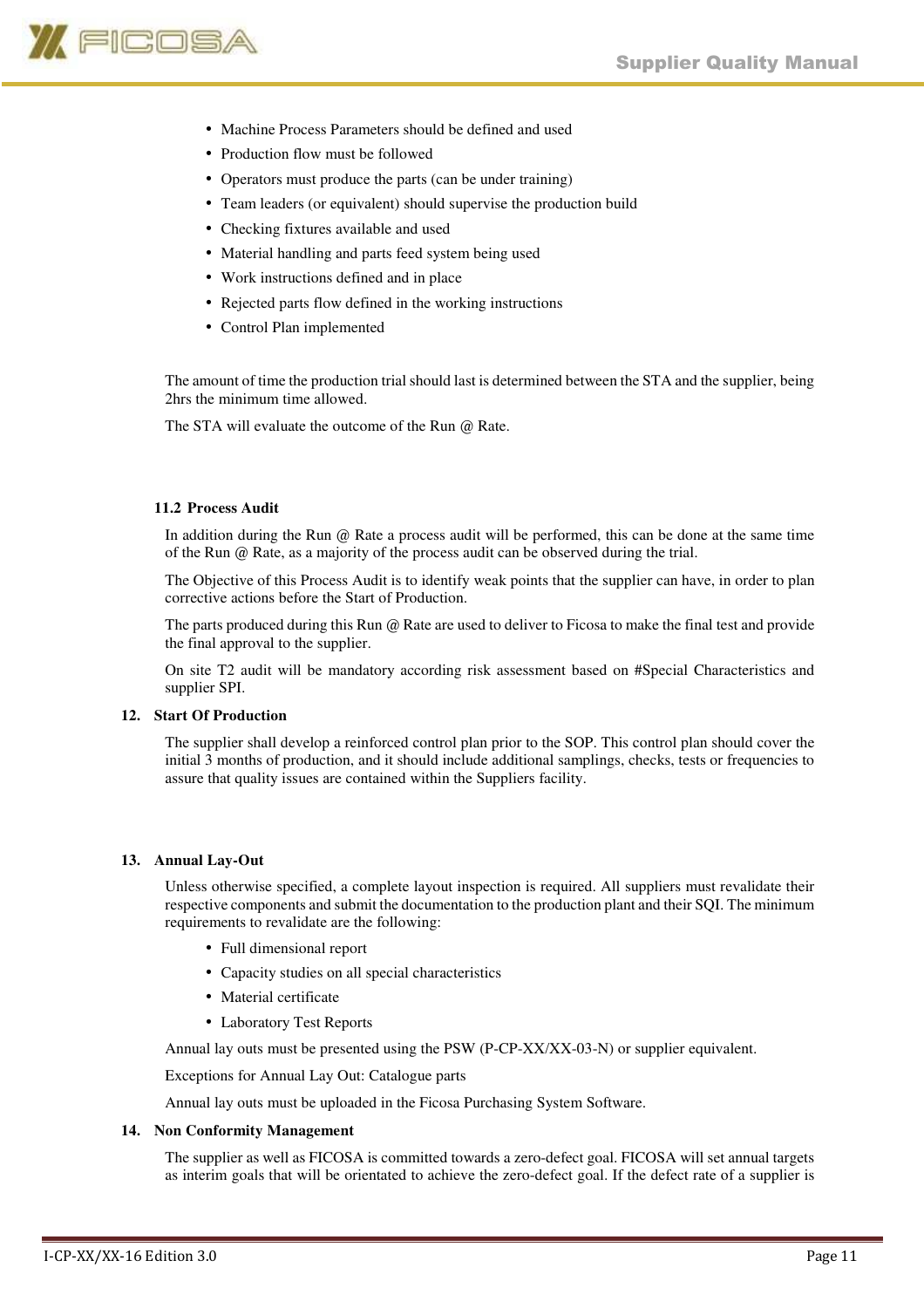

below the interim goal, this does not release the Supplier from his responsibilities to correct all non conformities and implement continuous improvement activities.

All of the Non Conformities are managed thru the FPSS.

QCRs are used for quality incidents

DMRs are used for delivery incidents

#### **14.1 Communication**

The formal method of communicating a problem from Ficosa to Supplier with the components supplied is through an incident report (QCR/DMR), this communication will come via an email from the FPSS.

Suppliers might receive a non-official QCR/DMR, which is considered as an alert, suppliers are expected to investigate and correct the problem, before it becomes an official QCR/DMR.

In the event that a non conformity with the product being delivered by the supplier is found; regardless of the location (warranty, final customer, production line, product audits, etc) a non conformity will be issued to the correspondent supplier.

#### **14.2 Containment**

After notification of the non conformity, the supplier must react with all the necessary actions to protect FICOSA against recurrence of the defect, preventing interruption to the FICOSA production lines.

This actions can be, but are not limited to, replacement of the defective material, sorting of the defective material, reworking the defective material or destroying the material. This can be performed by the supplier itself or a hired third party, and must be agreed with FICOSA within 24hrs of the notification of the non conformity.

These actions should be agreed and documented in the corresponding step in the FPSS

It is important to identify the material in such way that a cut off point can be determined.

In the event that the supplier fails to implement an effective containment, the Supplier might be placed on a Control Shipping status, where an external company (at the Suppliers expenses and approved by FICOSA) will verify 100% of the product for the defective characteristic, until the Supplier has implemented the necessary actions.

#### **14.3 Root Cause and corrective actions**

The supplier should use problem solving techniques (brainstorming, 5 Why´s, Fish Bone diagrams, DOE, etc) in order to determine the root cause of the problem and the respective corrective actions.

The general timing expected to receive a complete 8D report, with the corrective actions identified, with their respective responsible and due dates is 10 days, unless otherwise is agreed with the production plant.

As a guide for the 8D methodology, checklist I-QA-XX/XX-33 can be followed.

The root cause and corrective actions must be documented in the corresponding step in the FPSS, Supplier is encouraged to upload additional files to provide more detailed information.

#### **14.4 Parts per million (ppm)**

There will be two types of defective parts that are taken into consideration, ppms and sppms (sorting ppms).

- Ppms affecting the supplier rating.- These are calculated using the actual defective parts that have impacted the production line, our customer, the final user, or found during the incoming inspection. Basically parts that impact before supplier intervention.
- Sppms (Sorting ppms) NOT affecting supplier rating.- These are calculated using the amount of parts that are found after supplier intervention (sorting, rework) and line rejects that do not cause an official QCR (Alerts).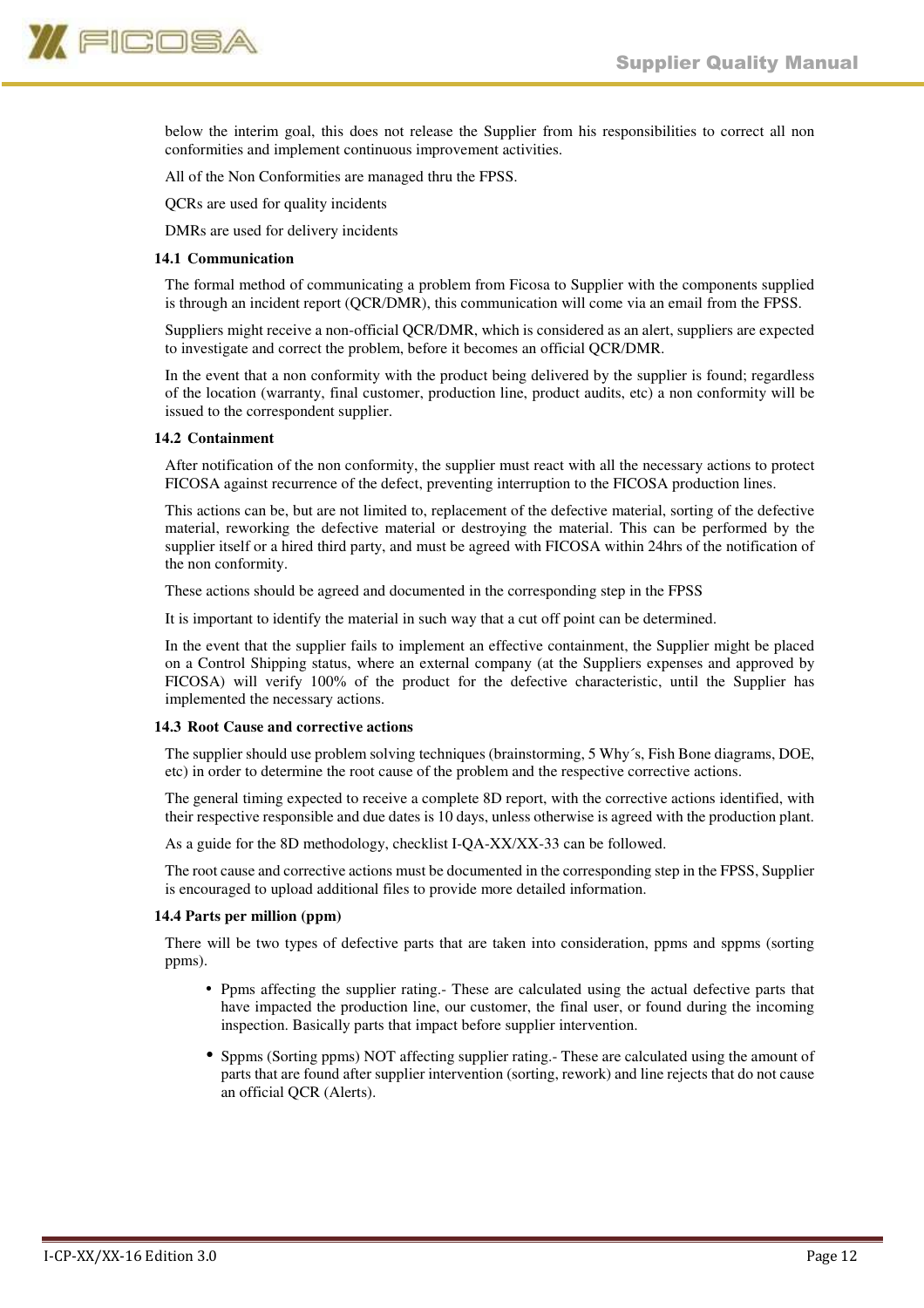



The main difference between ppms  $\&$  sppms is the supplier intervention.

# **15. Change Request**

#### **15.1 Process/Product Change Request**

If during serial production, the supplier is in need of performing a change to the process or to the product, it must be communicated in written to FICOSA (P-CP-XX/XX-03-E)

The Process Change Request should be filled out for any of the following changes:

- Sub-supplier change
- Manufacturing Location change
- Manufacturing Process (machinery or layout) change
- Material change
- New tool
- Tooling modification
- Design Change of component
- Packaging change

The Process Change Request should be sent at least 60 days before the planned modification date of the change. The reason for the change must be explained in detail in the Change Request format, along with a detail planning of the change.

Changes shall not be implemented prior to receiving written approval from FICOSA.

In the case that the change is approved, it is the supplier's responsibility to continue with the scheduled plan.

Ficosa reserves the right to visit the supplier's facility to verify the status of the change.

#### **15.2 Process/Product Deviation Request**

In the event that the supplier finds production problems that force to produce the product in an alternative manner or in cases where a specific characteristic of the component is not being met (material, dimensions, appearance, machinery, rework is needed, etc), a request for deviation must be issued to FICOSA.

This deviation must be addressed to the production plant, prior of sending material that does not comply with the approved parts conditions. The causes of the deviation should be clearly stated.

No material can be shipped prior to receiving written approval from FICOSA I-QA-XX/XX-02-A.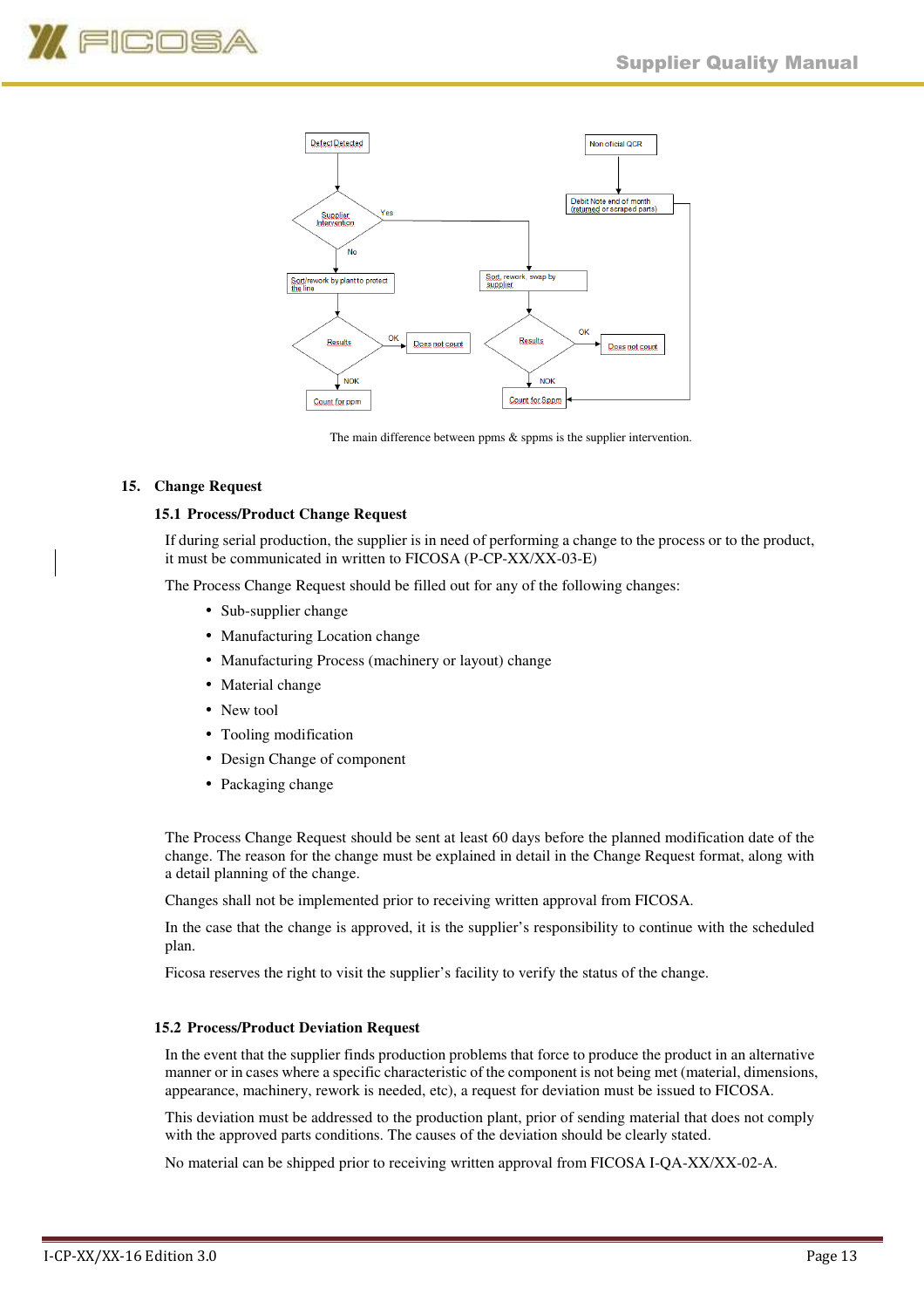

# **15.3 End Of Life**

Supplier must notify FICOSA if a part used into production will no longer be available in the market. Notification must be sent 6 months before End Of Life.

Supplier shall offer a suitable replacement in terms of availability and specification, bearing for the correspondent validation costs. If that point is not possible, supplier shall support a LTB (Last Time Buy) plan to meet project needs.

#### **16. Debit Notes (Chargeback)**

Suppliers are liable for all costs incurred by FICOSA, when they are proven to be responsible of the problem that originated the costs.

Listed are some examples of the origin of the costs:

- Production line stoppage
- Customer Charges
- Material sent back from the customer
- Travels of displacing personnel to the customer because of a claim
- Transportation costs of goods
- Retrofits of subassemblies or vehicles

Initially a pre-charge with potential charges that the incident can produce will be sent out via the FPSS.

As soon as the internal costs are computed, a charge notification will be sent out via FPSS. In case that the non-conformity caused economic issues outside of Ficosa, all of the corresponding charges will be forwarded on an additional Charge Notification.

Upon receipt the supplier has 10 days to respond to the charge notification either agreeing or rejecting the charge. In the case that the charge is rejected, clear evidence of non-liability must be presented along with the rejection. If no answer is received within that time period, the charge will be executed.

FICOSA must present to the supplier all of the supporting data for the chargeback costs.

#### **17. Key Indicators**

FICOSA regularly monitors the performance of its suppliers and evaluates them according to several criteria. The aim of this assessment is to confirm the performance of the suppliers versus the defined targets to determine potential support that the supplier can need from FICOSA and to track the improvement of its supplier panel.

#### **17.1 During development phase**

Initial Sample Index (ISI). During the delivery of the HS3 (2<sup>nd</sup> Off Tool Parts) & HS4 (Parts for validation) there are 3 parameters that will be considered to calculate the metrics.

 $ISI = (Qx0.8 + Tx0.2) \times N$ 

- "Q" score for Quality (dimensional, appearance,, assembly results, PPAP quality).
- "T" score for Time delay (in days) between planned date and real date
- "N" score for Number of times the parts have to be presented before being validated as ok

An ISI value is given for each component being developed. The average score of all of the submissions is used to calculate the final score of the metric for a supplier.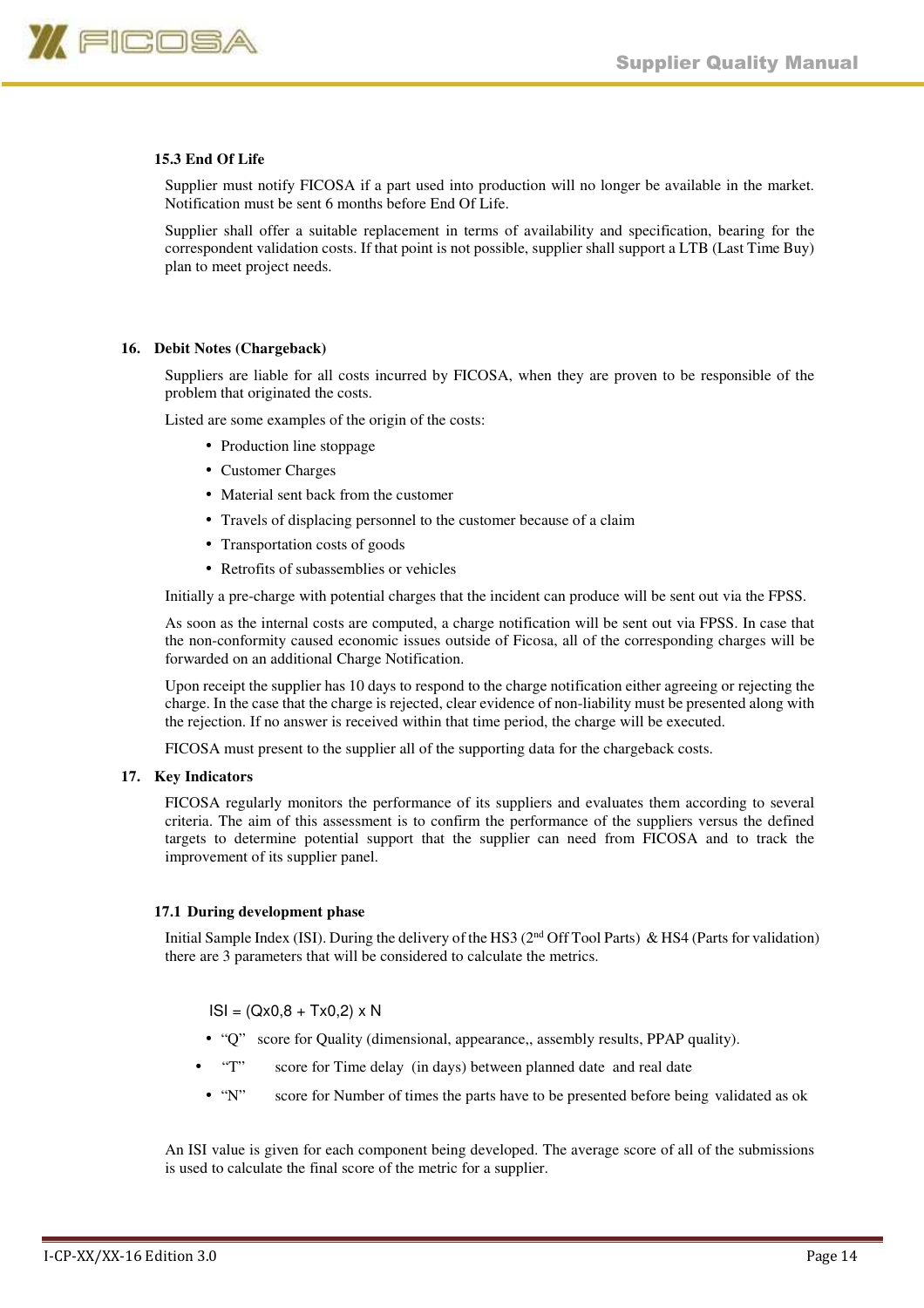

Grade A supplier if  $ISI > 80$ Grade B supplier if 80>ISI>60 Grade C supplier if 60>IMI

# **17.2 During serial production**

# **17.2.1 SPI**

Supplier Performance Index (SPI). During serial production, the quality of the components is evaluated. The parameters; and their individual weights; that are used for evaluation are:

| Item evaluated           | Description                                                                  | Weight in SPI |
|--------------------------|------------------------------------------------------------------------------|---------------|
| ppms                     | Number of defective parts divided by the total of<br>parts delivered         | 10%           |
| <b>OEM QCR</b>           | Number of complaints at Ficosa's customer due to<br>suppliers responsibility | 30%           |
| Customer<br>QCR          | Number of complaints at Ficosa due to suppliers<br>responsibility            | 15%           |
| Repetitive<br><b>QCR</b> | Complaints that are recurrent                                                | 20%           |
| 8D Nok                   | 8D reports not answered, or not answered on time                             | 15%           |
| Warranty<br>PPM;s        | PPM, s for warranty Claims                                                   | 10%           |

For each one of the items mentioned above, there is a target value $(a)$ , a base line value  $(b)$  and an ideal value

 If you score the ideal value, you will achieve 100% of the total weight of the Item evaluated. If you score the Target value (a), you will achieve 80% of the total weight of the Item evaluated. If you score the Base value (b), you will achieve 0% of the total weight of the item evaluated.

Rates are computed according to example for ppm´s below:



Ideal is 0 ppm If the Target is 100ppm  $\rightarrow$  a= 100 If the Base is 200ppm  $\rightarrow$  b= 200

**Example 1: ppm's equal to Ideal**  If the supplier result is 0ppm  $\rightarrow$  Rate = 100%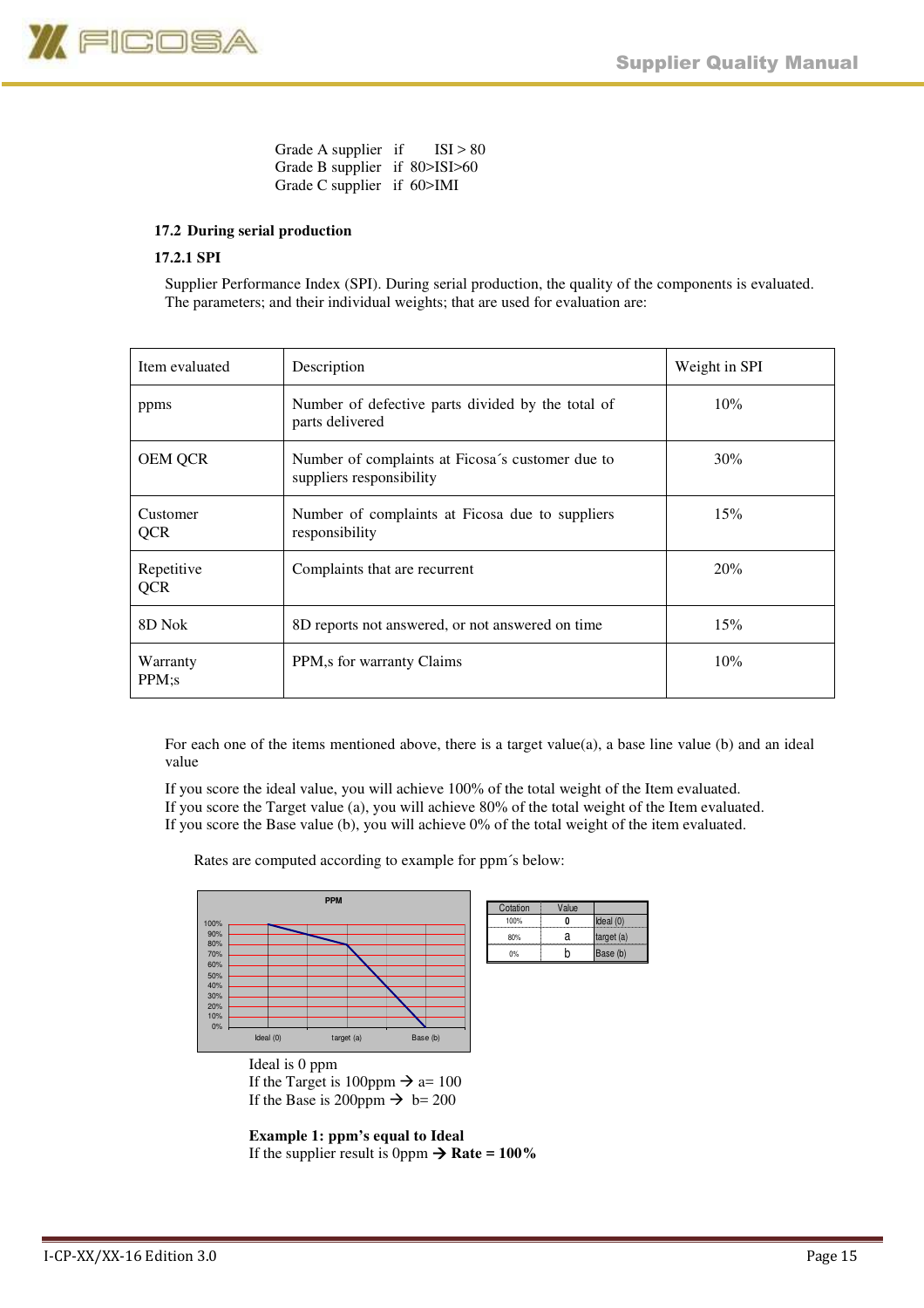

**Example 2: between Ideal and Target**  If the supplier result is 90ppm  $\rightarrow$  Rate =  $82\%$ 

**Example 3: between Target and Base**  If the supplier result is  $150$  ppm  $\rightarrow$  **Rate = 40%** 

**Example 4: worse than Base**  If the supplier result is 300 ppm  $\rightarrow$  **Rate = 0%** 

Rate is given by adding the individual rates, taking into account their relative weight.

**SPI**= **Rate** ppm **x 10% + Rate** Ficosa QCR's **x 15% + Rate** OEM QCR's **x 30% + Rate** Repetitive QCR´s **x 20% + Rate** 8DNOK **x 15% + Rate** Warranty PPM,s **x 10%** 

The evaluation will provide a final score for the metric of a supplier

| Supplier $A$ : | $SPI > 80\%$        |
|----------------|---------------------|
| Supplier $B$ : | $60\% < SPI < 80\%$ |
| Supplier $C$ : | $SPI < 60\%$        |

If your monthly score is a "C", you must submit within 5 business days your action plan, with responsible and deadlines, to reduce/eliminate the causes that deteriorated your performance.

If your monthly score is a "B", you need to work internally on the causes that deteriorated your performance.

Continuous performance is monitored through Quality status for which following rules apply:

- 2 consecutive months C rated supplier is placed on Business Hold
- While Business Hold, if 4 C rates out of any 6 consecutive months drops to Fix or Leave

Upgrade criteria:

- Fix or Leave: 3 consecutive months with no C score upgrades status to Business Hold
- Business Hold: 3 consecutive months A rated exits Business Hold

| Month                                                  |        |        |               |               | b             |               |               | 8             |               | 10           |    | 12 |
|--------------------------------------------------------|--------|--------|---------------|---------------|---------------|---------------|---------------|---------------|---------------|--------------|----|----|
| Rate                                                   | B      | C.     | C.            |               |               |               |               |               |               |              |    |    |
| Quality Status:                                        | Normal | Normal | <b>B.Hold</b> | <b>B.Hold</b> | <b>B.Hold</b> | Normal        |               |               |               |              |    |    |
|                                                        |        |        |               |               |               |               |               |               |               |              |    |    |
| Month                                                  |        |        |               |               | ь             |               |               | 8             |               | 10           | 11 | 12 |
| Rate                                                   | B      | Ю.     | C.            | B             | $\mathbf C$   |               |               | B             | Ċ.            | $\mathbf C$  |    |    |
| Quality Status:                                        | Normal | Normal | <b>B.Hold</b> | <b>B.Hold</b> | <b>B.Hold</b> | <b>B.Hold</b> | <b>B.Hold</b> | B.Hold        | <b>B.Hold</b> | Fix or Leave |    |    |
|                                                        |        |        |               |               |               |               |               |               |               |              |    |    |
| Month                                                  |        |        |               |               | .5            |               |               | 8             |               | 10           | 11 | 12 |
| Rate                                                   | C.     | B      |               | B             |               | Ю             | А             |               |               |              |    |    |
| Quality Status: Fix or Leave Fix or Leave Fix or Leave |        |        |               | B.Hold        | <b>B.Hold</b> | <b>B.Hold</b> | B.Hold        | <b>B.Hold</b> | Normal        |              |    |    |

Quality Status Examples:

The SPI Score is available in the FPSS and can be checked at any time. The system refreshes on the 6<sup>th</sup> day of the month.

#### **17.2.2 SLI**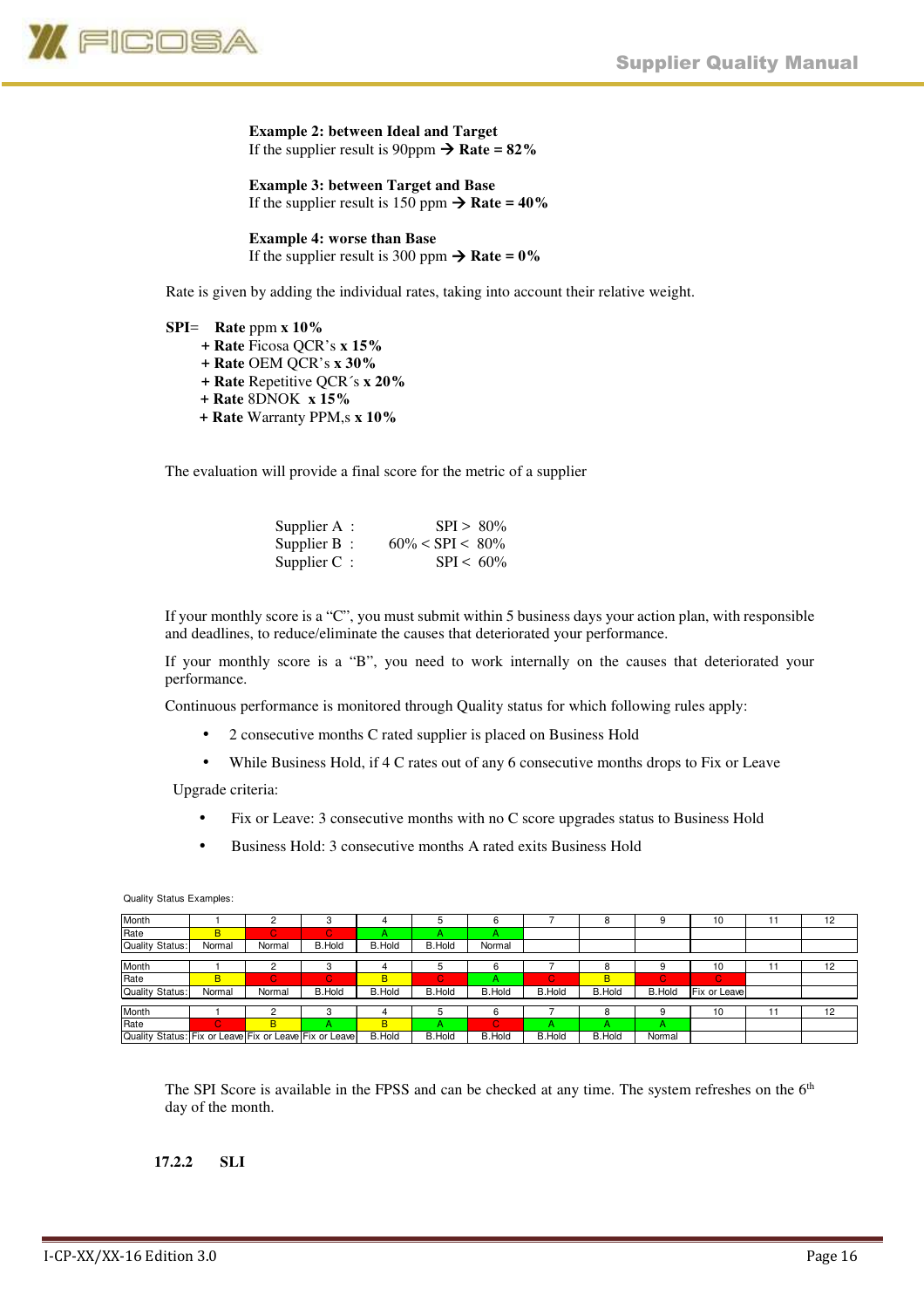

The SLI (Supplier Logistics Index) is a Ficosa global indicator in order to measure the logistics incidences of the suppliers worldwide.

Every month this indicator is obtained through the data that each plant uploads to FPSS system. Each plant therefore gets its own SLI in a monthly basis.

The type of incident of a supplier could be the following:

- **Shipment incidence**: when the supplier does not realize the delivery according to the plant requirement: delivery on time, quantity, documentation and packaging. Also to be imputed when the shipment incidence cause delays for Ficosa, production line stops or other operative deficiencies.
- **Communication incidence**: when the supplier does not send the shipment information (ASN) on time, according to the plant requirement

Global indicator:

- This indicator is calculated considering last 6 months suppliers' score.
- All suppliers have 100 points at the beginning of each month. According to the incidences this score will be somehow reduced.
- Each month result considers the score of the previous 5 months. This calculation is a weighted average where the current month weights 6, the previous one 5, the previous one 4 and so on.
- According to the previous calculation, this indicator will allow us to rate a Supplier as A, B o C at a logistic level.

| Supplier $C$ : | SLI < 80              |
|----------------|-----------------------|
| Supplier B:    | $80 \leq SLI \leq 91$ |
| Supplier $A$ : | SLI > 91              |

Each supplier is responsible for checking its score in FPSS on a monthly basis.

# **18. Supplier Audits**

A properly functioning quality management system in all areas of the organization is a basic for achieving quality targets. To fulfil with all of the requirements, the supplier must audit its quality management system at regular intervals (at least once per year)

The supplier will allow FICOSA and when necessary its customers, to audit systems, processes and products at previously and appointed times. The supplier will offer support during those audits and provide access to the information necessary to evaluate the quality and performance of the quality system in place.

The Audit questionnaire can be FICOSA´s or a customer specific format.

The main reasons to conduct an audit to a supplier are as follows:

- New supplier approval
- Follow up on an incident
- Eliminate or minimize fluctuations on the quality of the products
- Evaluate modifications to the process that can impact the product
- Identify weak points and develop a supplier
- Fulfil customer specific requirements

# **18. Supplier Development**